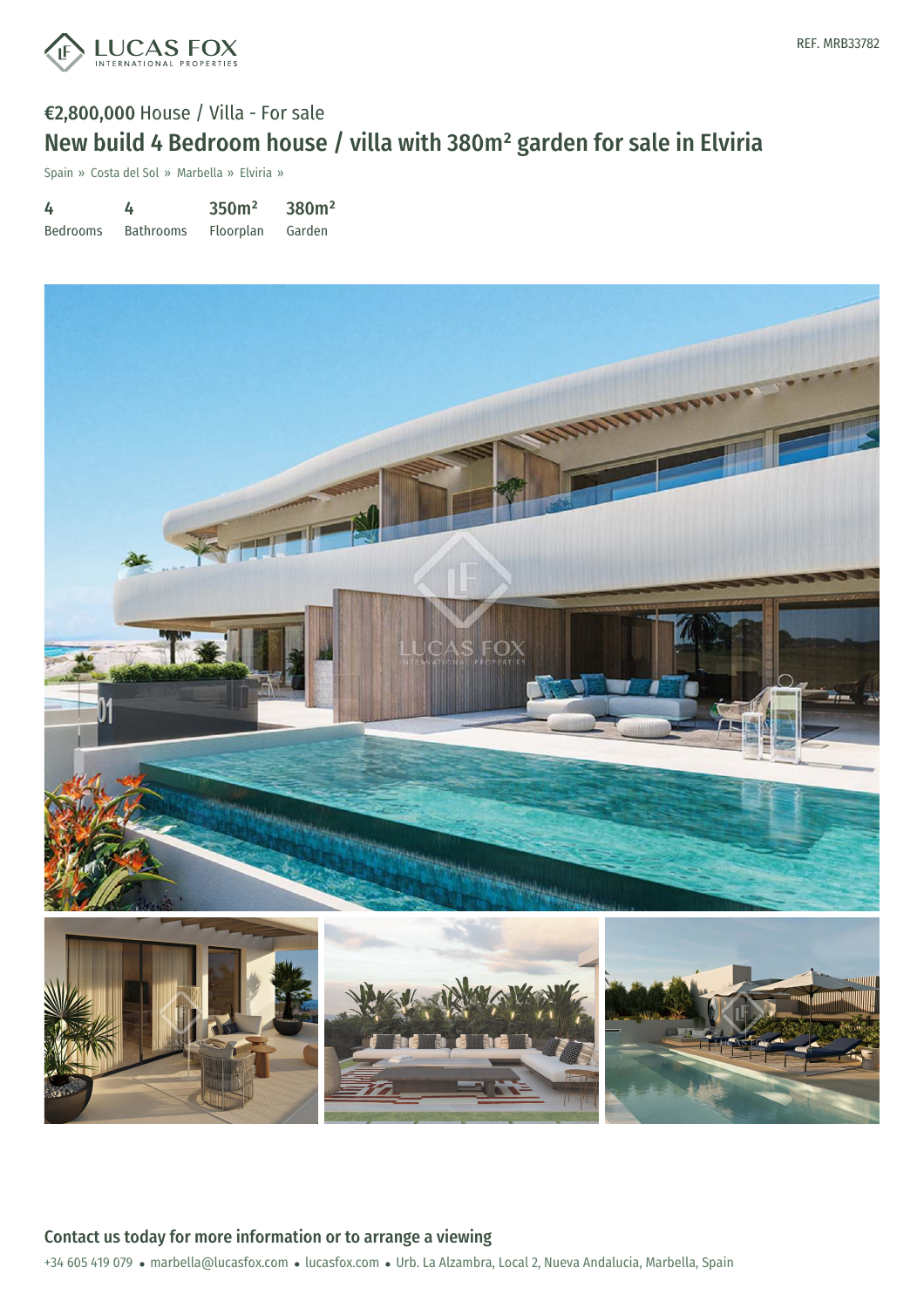

# €2,800,000 House / Villa - For sale New build 4 Bedroom house / villa with 380m² garden for sale in Elviria

Spain » Costa del Sol » Marbella » Elviria »

| 4               | 4                | 350 <sup>m²</sup> | 380m <sup>2</sup> |
|-----------------|------------------|-------------------|-------------------|
| <b>Bedrooms</b> | <b>Bathrooms</b> | Floorplan         | Garden            |

### **OVERVIEW**

## Dunique semi-detached 4 bed villa is available for purchase in a unique setting with unparalleled views, next to one of the most beautiful beaches in the area.

Dunique is a new residential project located on the beach in Las Chapas (Marbella), to be developed on one of the last available plots facing the stunning dune beaches in one of the most desirable locations in Marbella.

The Dunique villas promise the highest standards of indoor-outdoor living with wonderful ocean view from every room. The residences have been carefully designed to provide a high quality residential experience with exceptional materials, including first-class porcelain tiles, spacious kitchens with top-of-the-line appliances, hot and cold air conditioning, private pool in each of the homes, storage room, garage for at least two vehicles, and so on. And if all this is not enough, the new owner will also be able to make changes to suit their needs and individual taste.

Semi-detached villas: Building Licence Approved Construction starts: Estimated 2nd quarter 2022 Completion date: Estimated 2nd quarter 2024 Handover date: Estimated Beginning 2025



#### [lucasfox.com/go/mrb33782](https://www.lucasfox.com/go/mrb33782)

Garden, Heated swimming pool, Terrace, Jacuzzi, Spa, Gym, Private garage, High ceilings, Natural light, Parking, Underfloor heating, Built-in wardrobes, Chill out area, Domotic system, Double glazing, Equipped Kitchen, New build, Solar panels, Transport nearby, Views